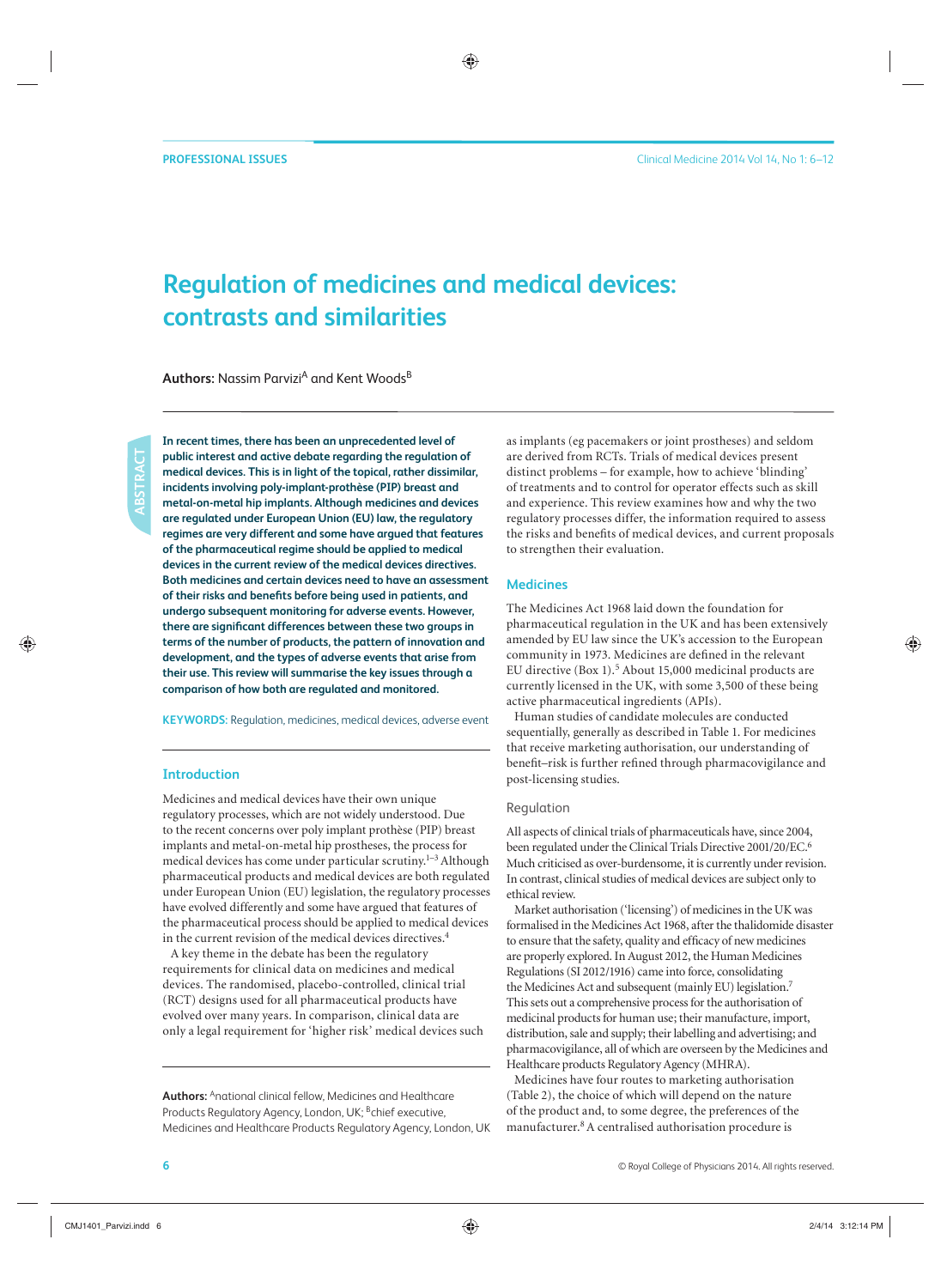**Table 1. Different phases of preauthorisation of clinical trials. Trials may span more than one phase – for example, a trial looking at a new inhaler in healthy volunteers and those with mild asthma can be described as a phase I/IIa trial.**

# **Phase Description**

- I Pharmacology
	- Typically include around 100 healthy people
	- Designed to explore pharmacokinetics and dose ranging
- II Exploratory
	- Typically include several hundred patients with a particular condition
	- Spectrum of activity (efficacy and safety)
	- Designed to investigate the dose–response relationship
- III Confirmatory
	- Typically include several hundred to several thousand patients
	- Designed to substantiate safety and efficacy in the defined target population

# **Box 1. Article 1 of EU Directive 2001/83/EC.5**

A medicinal product is:

- a any substance or combination of substances presented as having properties for treating or preventing disease in human beings
- b any substance or combination of substances that may be used in or administered to human beings either with a view to restoring, correcting or modifying physiological functions by exerting a pharmacological, immunological or metabolic action or to making a medical diagnosis.

usually sought for innovative products and those intended for marketing across all EU member states. The decentralised procedure (DCP) allows simultaneous application in several countries, which is generally the preferred route for generic products. As such there are a larger number of DCP applications; for example in 2008 there were 1,400 compared with 100 applications made through the centralised route.<sup>9</sup>

# Vigilance systems

Some adverse drug reactions (ADRs) will be identified through clinical trials before licensing. However, less common adverse reactions may not be seen until a drug is used in large numbers of people – for example, because of uncommon genetic variations in susceptibility, the use of concomitant medications or the presence of comorbidities.

For marketed medicines, suspected ADRs should be reported through the yellow card scheme, which is for the use of both health professionals and patients. Fig 1 shows the number of reports of suspected ADRs in the UK received by the MHRA since 2004.

# **Table 2. Routes to gain a licence or marketing authorisation for medicines in the European Union.8**

#### **Route for marketing Implications authorisation**

| Centralised<br>procedure   | Coordinated by EMA, whereby each EU<br>member state is fully represented on the<br>Committee for Medicinal Products for<br>Human Use (CHMP)                                                                                                               |
|----------------------------|-----------------------------------------------------------------------------------------------------------------------------------------------------------------------------------------------------------------------------------------------------------|
|                            | Single licence valid across all EU member<br>states if approval is granted through this<br>route                                                                                                                                                          |
|                            | Mandatory for some classes of drug:<br>biotechnology, HIV/AIDS, oncology,<br>diabetes, neurodegenerative disorders,<br>autoimmune disease and other immune<br>dysfunctions, viral diseases and certain<br>other products                                  |
| National procedure         | Enables each EU member state to have<br>its own procedures for authorisation of<br>medicines that fall outside the scope of<br>centralised procedures                                                                                                     |
| Mutual recognition         | Allows medicines first authorised in one<br>EU member state in accordance with the<br>national procedures of that country to<br>gain further marketing authorisation in<br>another EU member state                                                        |
| Decentralised<br>procedure | Enables manufacturers to apply for<br>simultaneous authorisation in more than<br>one EU country for products that have<br>not yet been authorised in any EU<br>country and that do not fall under the<br>mandatory extent of the centralised<br>procedure |

AIDS = autoimmunodeficiency syndrome; CHMP = Committee for Medicinal Products for Human Use; EMA = European Medicines Agency; EU = European Union; HIV = human immunodeficiency virus.

Reporting routes now include electronic submission online via the MHRA's website, directly through some general practice's information technology (IT) systems and, currently in a pilot phase, through links to hospital prescribing and drug information software. On receipt, a report is classified for seriousness and assessed before being committed to the MHRA's database. Useful knowledge is generated from data on ADRs, using statistical algorithms in a process known as data mining to detect associations between drug exposures and outcomes ('signals'). Hypothesis testing is then carried out using additional sources of evidence, such as clinical trials, epidemiological studies and worldwide regulatory experience, to confirm, characterise and assess the frequency of the reported adverse outcomes. Regulatory action may then be taken to inform practitioners and patients of new benefit–risk information and to amend or even revoke the marketing authorisation.

Some major recent changes to the EU pharmacovigilance legislation (EU/520/2012), transposed into UK law in the Human Medicines Regulations 2012, are set out in Box 2.7,10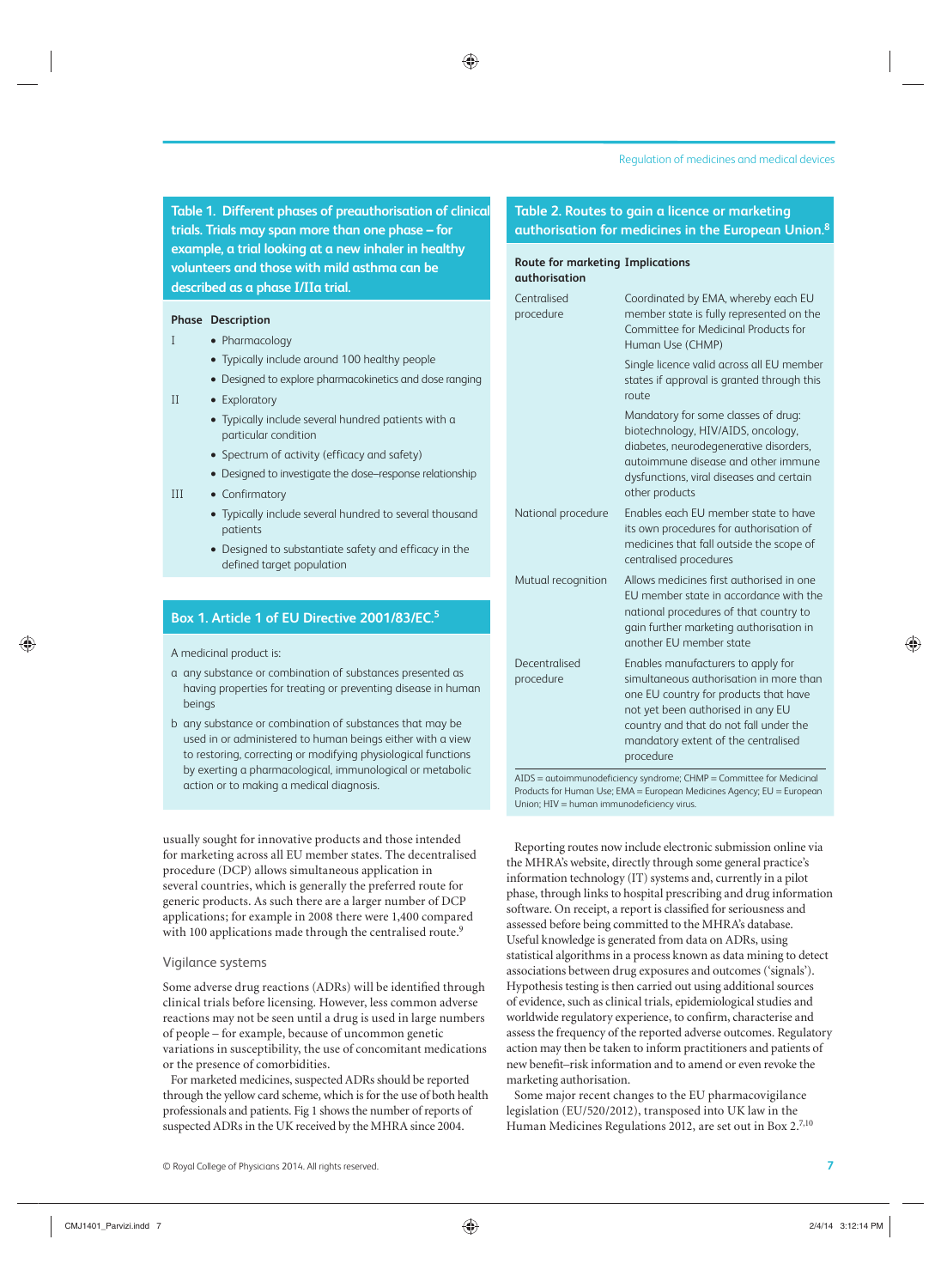#### **Nassim Parvizi and Kent Woods**



**Fig 1. Number of yellow card reports received by the MHRA over time.** ADR = adverse drug reaction; MHRA = Medicines Healthcare and Regulatory Products Authority.

## Medical devices

Medical devices (Box 3) encompass an extremely wide range of products used in a variety of settings for the diagnosis, prevention, monitoring or treatment of illness or disability. This diversity is exemplified by tongue depressors, plasters, spectacles, cannulae, heart valves, anaesthetic machines and blood-glucose monitors.

Developments in medical devices are driven rapidly by technological advances in diverse fields such as materials science, bioengineering, electronics, software and IT. More than 500,000 different types of medical devices are estimated to be produced globally. These are classified according to the medical devices directive as class I (low risk), class IIa/ IIb (medium risk) or class III (high risk). As a general rule, any device that is intended to be totally introduced into the human body or to replace an epithelial surface or the surface of the eye by surgical intervention, and that is intended to remain in place after the procedure for at least 30 days, is classed as an implantable device (class IIb or III) – for example, an intraocular lens for cataract surgery is class IIb, while a heart valve is class III. An active implantable device intended to have a biological effect, to be wholly or mainly absorbed, or to undergo chemical change in the body – for example, a pacemaker – would be a class III product.

#### Regulation

The MHRA is the UK's national competent authority and is the authority legally delegated by the European Commission to regulate medical devices. These are currently regulated under three separate EU directives on medical devices (93/42/ EEC), active implantable medical devices (90/385/EEC) and *in vitro* diagnostic medical devices (98/79/EEC), all of which are undergoing revision as regulations.4

National competent authorities do not themselves carry out the pre-market assessment of medical devices, which is in contrast to the case with pharmaceuticals. The competent authority's main roles concerning medical devices are to designate and audit notified bodies (organisations accredited by member states to assess medical devices), ensure that manufacturers comply with the regulations, issue guidance on particular medical devices, evaluate adverse incident reports, and approve clinical investigations of marked devices not marked with the 'Conformité Européenne' (CE) mark.

As described earlier, the regulation of pharmaceuticals was fundamentally shaped by the thalidomide disaster in the 1960s. In contrast, regulation of medical devices has developed more slowly, principally under the 'new approach' model of EU regulation. The first directive, which covered active implantable medical devices, came fully into effect in 1995, with most other medical devices being regulated from mid-1998.11 The EU legislation seeks to ensure that standards are applied uniformly across all member states to support the single European market.

Medical devices are granted conformity approval through notified bodies – commercial organisations that are overseen by the competent authorities. The EU currently has 76 notified bodies. They charge fees to manufacturers to assess conformity of their devices. Each national competent authority has the legal responsibility to designate and audit the performance of the notified bodies within its national territory. This can mean differences in how notified bodies behave, which will be addressed by a revision of the EU regulations to remedy this inconsistency.

The CE marking of a device in any member state is automatically mutually recognised across all other EU member states. For example, if a manufacturer gets CE marking approved for a new intraocular lens from a notified body in France, this medical device can be marketed legally in all EU member states. Under the EU system, the pre-market assessment is conducted by notified bodies and not by the competent authorities. However, clinical investigation protocols for non-CE-marked devices must be submitted to the relevant competent authority, which then has 30 days in which to object, otherwise the investigation can proceed.

Manufacturers usually self-certificate the conformity of class I (low-risk) devices without the involvement of a notified body. However, assessment of higher risk devices by the notified body will encompass the design and manufacturing quality system of the manufacturer, the arrangements in place for post-marketing vigilance, and a review of clinical investigation studies. For class III (highest risk) devices, the notified body will review the product design dossier for each product before issuing a certificate of conformity.

The current process for medical device regulation is summarised in Fig 2. The directives are currently being revised as regulations, which will take effect across the EU without the need for transposition into national law in each member state. Negotiations are likely to be completed in 2014 at the earliest, with the new legislation taking effect around 2017.<sup>13</sup>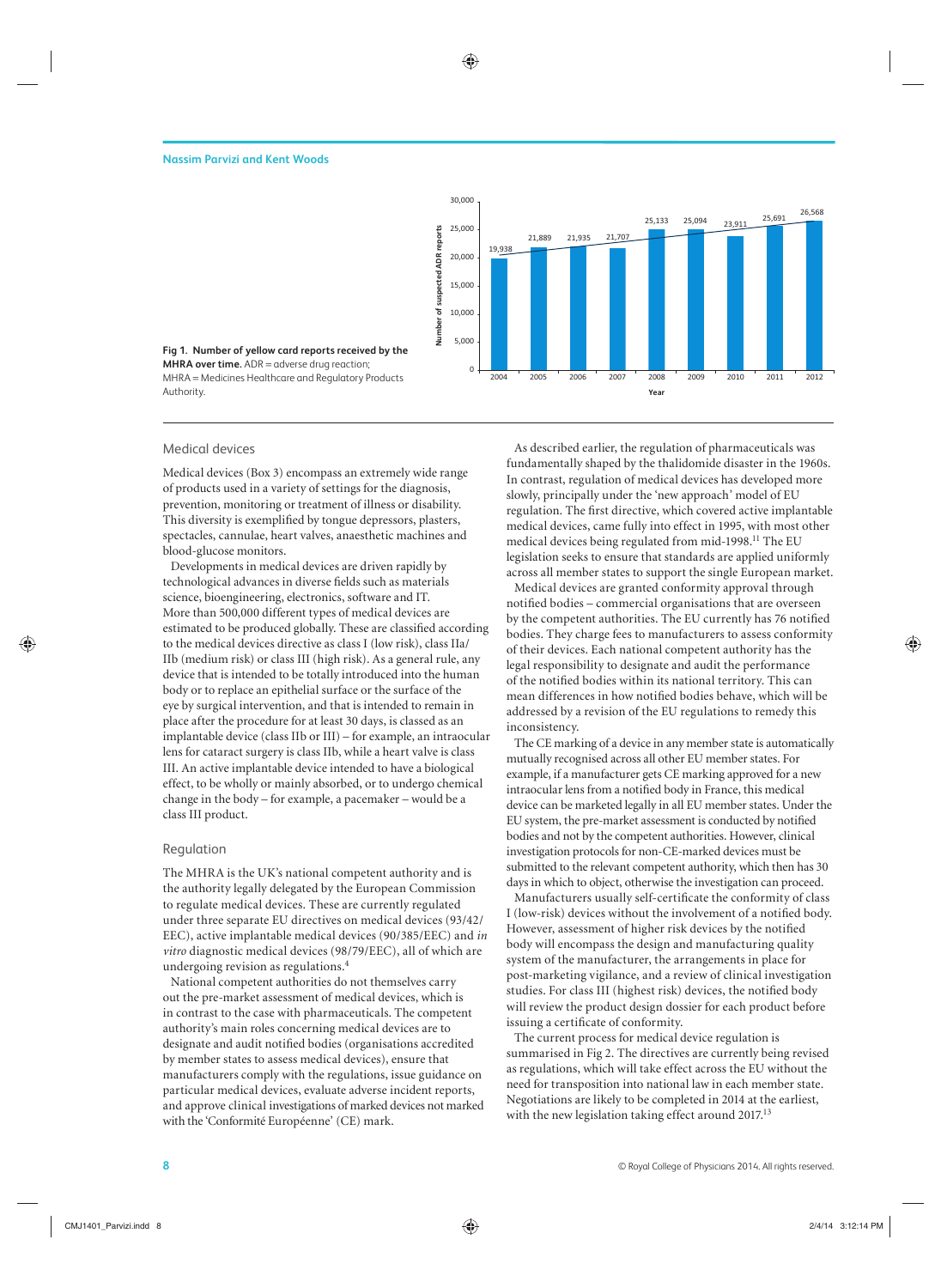# **Box 2. Major changes to pharmacovigilance legislation (EU/520/2012).7,10**

- Reporting of suspected adverse drug reactions (ADRs) to a centralised European database (Eudravigilance) to include all ADR reports for centrally and nationally authorised products.
- The inclusion of ADR reports from patients as valid, with an extension of the definition of ADR to include all reports where harm has occurred to a patient or any reaction that is 'noxious and unintended', which will mean reports of ADRs that are the result of error, misuse, abuse and off-label use.

ADR = adverse drug reaction.

The changes that have been proposed by the European Commission in their published draft regulations, which are now under negotiation, include better post-marketing surveillance and tracing of medical devices. The main features of the proposals are included in Table 3.

# Clinical investigations

To support an application for the CE mark, manufacturers may need to provide clinical data; this is always the case for class III devices. It is the responsibility of the manufacturer to notify the national competent authority of the intended clinical investigation and to submit the required documentation.

The design of randomised clinical trials for medical devices poses specific challenges (Box 4) that do not arise with trials concerning pharmaceutical products. Instead, clinical studies commonly use observational study designs. Nevertheless, randomised controlled trials of higher risk devices, such as implantable cardioverter defibrillators (ICDs), aortic

# **Box 3. Definition of a medical device in Article 1 of EU Directive 93/42/EEC.11**

'Medical device' means any instrument, apparatus, appliance, software, material or other article, whether used alone or in combination, including the software intended by its manufacturer to be used specifically for diagnostic and/or therapeutic purposes and necessary for its proper application, intended by the manufacturer to be used for human beings for the purpose of:

- diagnosis, prevention, monitoring, treatment or alleviation of disease
- diagnosis, monitoring, treatment, alleviation of or compensation for an injury or handicap
- investigation, replacement or modification of the anatomy or of a physiological process
- control of conception

which does not achieve its principal intended action in or on the human body by pharmacological, immunological or metabolic means, but which may be assisted in its function by such means.

EU = European Union.

# **Box 4. Some challenges concerning the design of randomised clinical trials for medical devices.**

- Medical device safety and effectiveness are, in part, determined by the user's skill and patient selection; training in the use of the medical device can substantially affect outcomes
- Ethical issues with 'sham' procedures when conducting comparative clinical trials, which are more challenging than placebo administration in pharmaceutical trials
- Inability to blind the user and the patient, potentially biasing outcome assessment
- Impracticality of repeating clinical trials for every design modification of a device, which might nevertheless alter the benefit–risk relationship in use

stent grafts and coronary artery stents, have been achieved successfully.<sup>14-16</sup>

Risks posed by medical devices are, in general, different to those posed by medicines, which influences both the premarket evaluation and the post-marketing vigilance required. Performance can be sporadically affected by manufacturing

Pre-marketi **Pre-marketing phase** 

Post-marketi **Post-marketing phase**  Manufacturer submits a device for assessment by a notified body, along with plans to monitor performance of the devices in use and respond to any problems.

Notified body conducts a conformity assessment and, if approved, allows the manufacturer to affix a 'CE mark' to the device, certifying it works and is acceptably safe. Notified bodies also approve the system for monitoring the devices's performance and safety.

Device can be placed on the market in any EU country.

The manufacturer monitors any adverse events with their device and implements any lessons. The notified body carries out periodic assessments and inspections to make sure the manufactuer continues to make and monitor their devices as agreed and is able to suspend, withdraw or amend the award of the CE mark.

Competent authorities like the MHRA in each EU member state monitor reports of adverse incidents involving the device in their own country, along with the manufacturer's investigations and responses. Competent Authorities can take regulatory action if necessary - for example, by requiring that products are withdrawn from the market. Competent authorities also approve and monitor notified bodies operating in their own country.

**Fig 2. European medical device regulation based on Directive 93/42/ EEC: key stages in the process.12 CE** = **conformité européenne; EU** = **European Union; MHRA** = **Medicines Healthcare and Regulatory Products Authority.**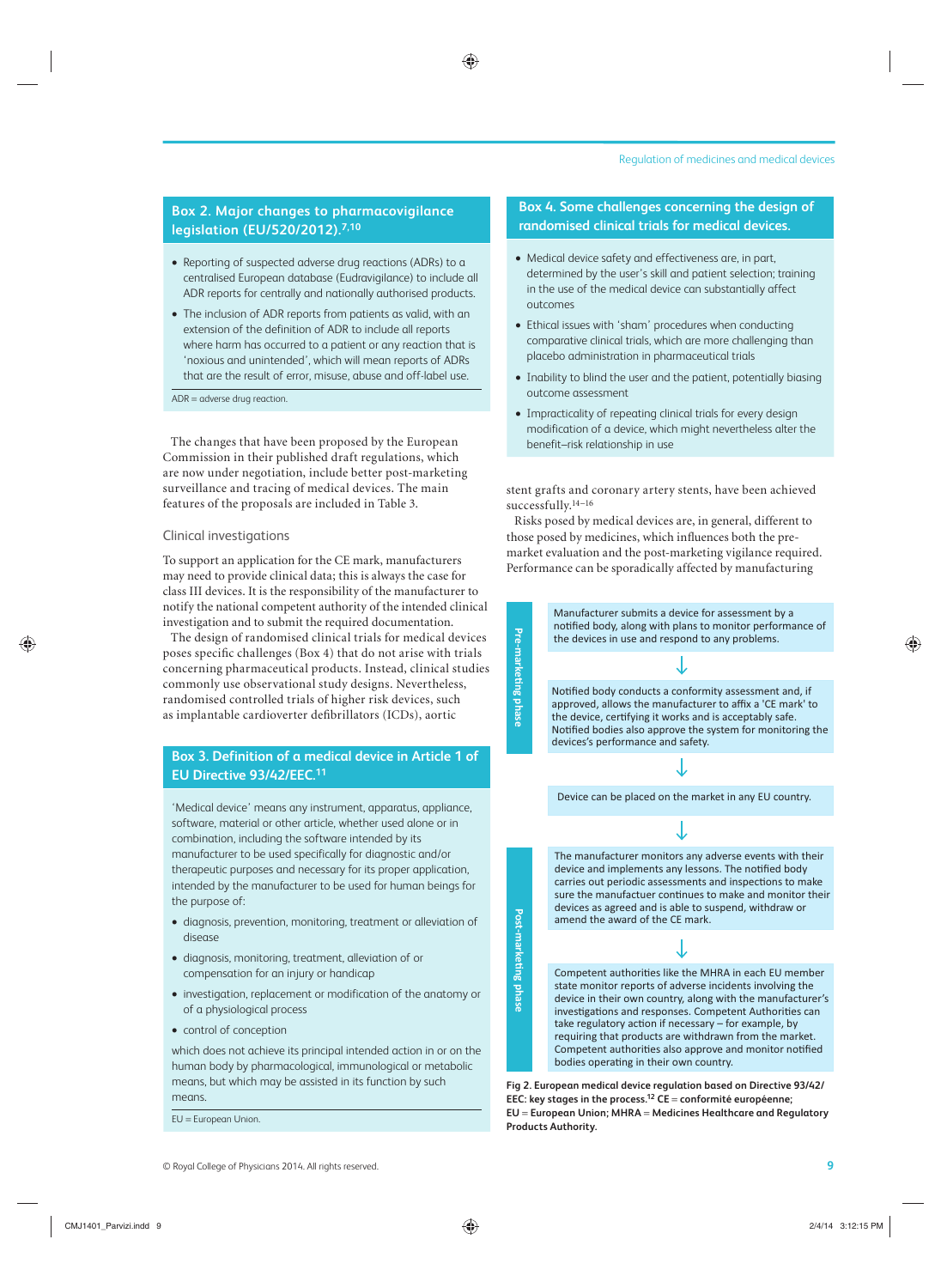1 Making available of devices, obligations of economic operators, reprocessing, CE marking, free

# **Table 3. Main changes in the draft proposal for the EU medical device directive published in September 2012.14**

#### **Change Description**

- Manufacturers to have quality management systems in place to ensure their products consistently meet regulatory requirements and are assessed by a 'qualified person'
- Patients given essential information on an implanted device
- movement 2 Identification and traceability of devices, registration of devices and economic operators, summary of safety and clinical performance through Eudamed • Eudamed is a central European database containing information on UDI, registration of devices, relevant economic operators and certificates issued by notified bodies, clinical investigations, on vigilance, and market surveillance 3 Notified bodies • Stronger position of notified bodies in relation to manufacturers, with more knowledgeable and experienced personnel to conduct assessments of medical devices • Stricter monitoring of notified bodies by competent authorities in the member states and a new 'joint assessment' of notified bodies by experts from other member states and the European Commission 4 Classification and conformity assessment • To keep the four classes of medical device and to ensure applicable conformity assessment procedures are followed • Notified bodies to notify an expert committee of new applications for assessment of conformity of high-risk devices 5 Clinical evaluation and clinical investigations • Every clinical investigation must be registered in a publicly accessible electronic system • Possibility of clinical investigations being conducted in more than one EU member state through a centralised submission portal • Member states to define the organisational set up at national level for the approval of clinical investigations 6 Vigilance and market surveillance • Introduction of an EU portal where manufacturers must report serious incidents and corrective actions they have taken to reduce the risk of recurrence to promote work and expertise sharing CE = Conformité Européenne; EU = European Union; UDI = unique device identification.

failures and by the pattern of wear in long-term use (for implantable devices in particular). Neither of these are likely to be detected in pre-market studies of feasible size and duration. Effective post-marketing vigilance, therefore, is important.

#### Vigilance systems

Clinicians have a key role in reporting adverse incidents with medical devices. Overall, there is an upward trend of reporting adverse events, but there is a notable decline in the number of reports of adverse incidents received by the MHRA from healthcare professionals working in the NHS (Fig 3). Such reporting has a key role in improving patient safety and is a professional obligation for doctors; current guidance from the General Medical Council (GMC) states, 'You must inform the MHRA about adverse incidents involving medical devices, including those caused by human error that put, or have the potential to put, the safety of patients, healthcare professionals or others at risk'.17 This can most easily be done though the MHRA's website (www.mhra.gov.uk).

The nature of adverse events relating to medical devices often differs from those associated with pharmaceutical products. Contributory factors can include (singly or in combination) defects in the design of the device or in its instructions for use; failure of quality control during manufacture; inadequate

processing, repair or maintenance; degradation of the device due to long-term wear or inappropriate storage; and user error.

Manufacturers are required to report any known serious or potentially serious adverse incidents to the MHRA. After assessing the seriousness and likely mechanism of reported adverse incidents, MHRA device specialists will work with the manufacturer to ensure that appropriate investigations and corrective actions are carried out. Information will be passed by the MHRA to other national competent authorities if an adverse incident requires a recall of the device due to a risk of serious injury or death through the device's continued use. The MHRA issues electronic medical device alerts to healthcare and social care providers, with details of adverse incidents and the recommended course of action.

The MHRA draws extensively on external experts from a wide range of disciplines and uses its strong links with the royal colleges and specialist societies when developing guidance for clinicians on the use of medical devices. The Committee on Safety of Medical Devices (CSD), which was set up in 2001, advises the agency and provides a valuable link to the user community.18

### **Discussion**

The differences in the systems for regulation of medicines and medical devices are not solely historical in origin. There are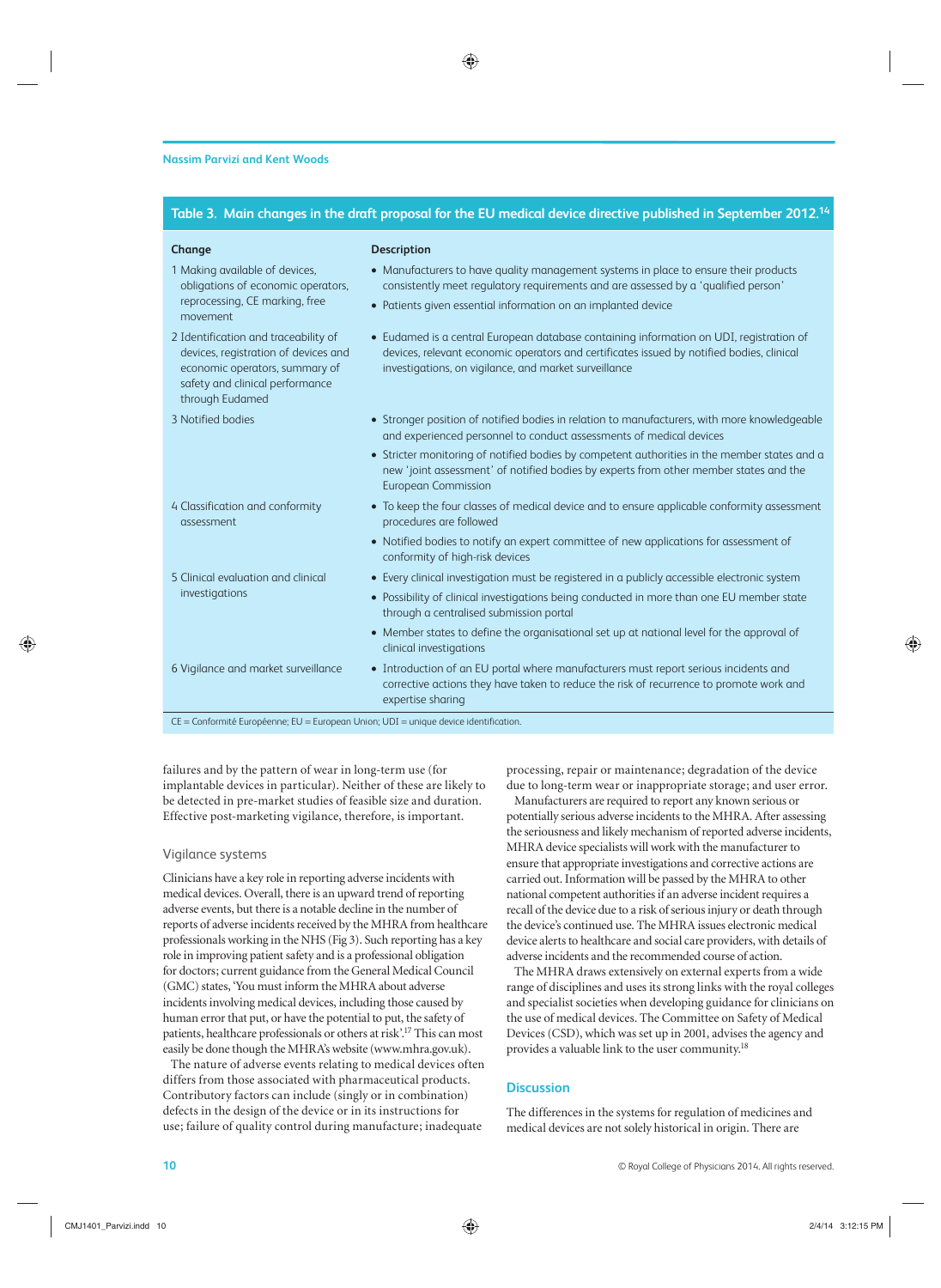Regulation of medicines and medical devices



**by the MHRA relating to medical devices from the NHS, manufacturers and other sources (including private healthcare, other government departments, competent authorities in other countries and members of the public).**  MHRA = Medicines and Healthcare Products Regulatory Agency; NHS = National Health Service.

substantially different challenges in defining the safety and efficacy of medicines, defining the safety and performance of devices, and monitoring these under conditions of use. The number of types of medical device in use is at least fivefold greater than the number of medicinal products; innovation of a medical device is typically by incremental steps every 1–2 years; and the main causes of adverse incidents are sporadic manufacturing faults, long-term wear (particularly in the case of implants) and operator factors. For pharmaceuticals, the corresponding list would be pharmacokinetic factors, off-target pharmacological effects and individual variations in response. The strategies for pre-marketing evaluation and post-marketing vigilance should be shaped by these differences.

Market access for medical devices in the EU is achieved through the CE mark, for which there is full mutual recognition across all member states. Assessment of conformity by notified bodies (for all except class I devices, which are self-certified) gives a key role for these organisations, which are accredited and audited by the relevant national competent authority. An important element of the proposed revision of the legislation is that oversight of notified bodies should be the joint responsibility of several national competent authorities and the European Commission in view of the EU-wide validity of the CE mark. An alternative proposal is that higher-risk devices should be assessed by a central regulatory body such as the European Medicines Agency (EMA), in an analogous way to the centralised process for pharmaceuticals. This is the system operated by the US Food and Drug Administration for higher-risk devices, which adds an estimated 1–2-year delay with no clear evidence that postmarketing safety issues are less frequent.<sup>19</sup> The ability of premarketing assessment to predict sporadic manufacturing defects or long-term performance is limited.20

Effective post-marketing vigilance thus becomes even more important. Reporting of adverse incidents can be further improved by the joint efforts of regulators and clinicians and by better data sharing between national competent authorities. The legislative proposal for a unique device identifier (UDI) for all medical devices, which can be captured within an electronic health record, opens the way for much stronger analysis of long-term clinical outcomes in

cohorts of patients with implanted devices and for recall of patients should a safety issue emerge ('tracking and tracing').

The current revision of the medical devices directives represents a valuable opportunity to improve regulatory oversight in this area. The objective must be to provide the highest possible level of patient protection while maximising the health gains from innovation. The existing regimen has performed well but can be improved further in the light of experience gained in both this and other areas of product regulation. Furthermore, there is an important need to improve the collection of observational data on medical devices to maximise patient safety, which can be achieved through better reporting of adverse incident by clinicians.

# **Acknowledgements**

We thank Andrew Crosbie, unit manager biosciences and implants, Mick Foy, group manager vigilance and risk management of medicines, Elaine Godfrey, clinical trials unit and Graeme Tunbridge, head of medical devices EU policy, MHRA.

#### **References**

- 1 McCulloch P. The EU's system for regulating medical devices. *BMJ* 2012;345:e7126.
- 2 Lewi H, Frame JD. The scandal of device regulation in the UK. *Lancet* 2012;379:1790.
- 3 Williams N. The scandal of device regulation in the UK. *Lancet* 2012;379:1789–90.
- 4 European Commission. *Revision of the medical devices directive.* http://ec.europa.eu/health/medical-devices/documents/revision/ index\_en.htm [Accessed 29 November 2013].
- 5 Directive 2001/83/EC of the European Parliament and of the council of 6 November 2001 on the community code relating to medicinal products for human use. www.edctp.org/fileadmin/documents/ethics/ DIRECTIVE\_200183EC\_OF\_THE\_EUROPEAN\_PARLIAMENT.pdf [Accessed 2 January 2014].
- 6 Medicines for Human Use (Clinical Trials) Regulations 2004, SI 2004/1031.
- 7 National Archives. *The Human Medicines Regulation 2012.* Available at: www.legislation.gov.uk/uksi/2012/1916/contents/made [Accessed 29 November 2012].